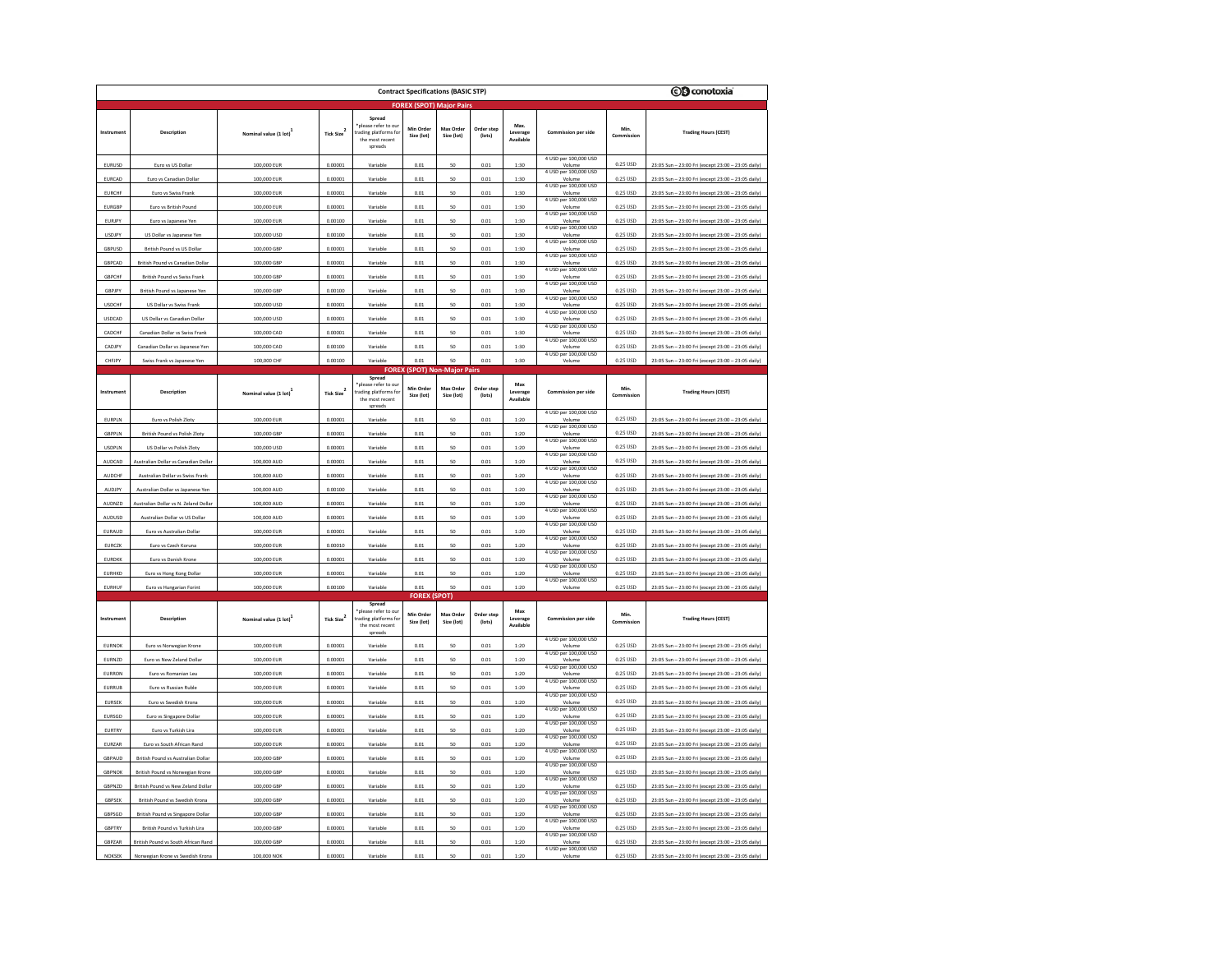| NZDCAD               | N. Zeland Dollar vs Canadian Dollar                                   | 100,000 NZD                                                                                            | 0.00001                | Variable                                                                              | 0.01                                      | 50                      | 0.01                 | 1:20                         | 4 USD per 100,000 USD<br>Volume  | 0.25 USD             | 23:05 Sun - 23:00 Fri (except 23:00 - 23:05 daily)                                                       |
|----------------------|-----------------------------------------------------------------------|--------------------------------------------------------------------------------------------------------|------------------------|---------------------------------------------------------------------------------------|-------------------------------------------|-------------------------|----------------------|------------------------------|----------------------------------|----------------------|----------------------------------------------------------------------------------------------------------|
| NZDCHF               | New Zeland Dollar vs Swiss Frank                                      | 100,000 NZD                                                                                            | 0.00001                | Variable                                                                              | 0.01                                      | 50                      | 0.01                 | 1:20                         | 4 USD per 100,000 USD<br>Volume  | 0.25 USD             | 23:05 Sun - 23:00 Fri (except 23:00 - 23:05 daily)                                                       |
| NZDJPY               | New Zeland Dollar vs Japanese Yen                                     | 100,000 NZD                                                                                            | 0.00100                | Variable                                                                              | 0.01                                      | 50                      | 0.01                 | 1:20                         | 4 USD per 100,000 USD<br>Volume  | 0.25 USD             | 23:05 Sun - 23:00 Fri (except 23:00 - 23:05 daily)                                                       |
|                      |                                                                       |                                                                                                        |                        |                                                                                       | <b>FOREX (SPOT)</b>                       |                         |                      |                              |                                  |                      |                                                                                                          |
| Instrument           | Description                                                           | Nominal value (1 lot)                                                                                  | Tick Size <sup>2</sup> | Spread<br>blease refer to our<br>trading platforms for<br>the most recent<br>spreads  | Min Order<br>Size (lot)                   | Max Order<br>Size (lot) | Order step<br>(lots) | Max<br>Leverage<br>Available | <b>Commission per side</b>       | Min.<br>Commission   | <b>Trading Hours (CEST)</b>                                                                              |
| NZDSGD               | N. Zeland Dollar vs Singapore Dollar                                  | 100,000 NZD                                                                                            | 0.00001                | Variable                                                                              | 0.01                                      | 50                      | 0.01                 | 1:20                         | 4 USD per 100,000 USD<br>Volume  | 0.25 USD             | 23:05 Sun - 23:00 Fri (except 23:00 - 23:05 daily)                                                       |
| NZDUSD               | N. Zeland Dollar vs US Dollar                                         | 100,000 NZD                                                                                            | 0.00001                | Variable                                                                              | 0.01                                      | 50                      | 0.01                 | 1:20                         | 4 USD per 100,000 USD<br>Volume  | 0.25 USD             | 23:05 Sun - 23:00 Fri (except 23:00 - 23:05 daily)                                                       |
| <b>USDCNH</b>        | US Dollar vs China Offshore Spot                                      | 100,000 USD                                                                                            | 0.00001                | Variable                                                                              | 0.01                                      | 50                      | 0.01                 | 1:20                         | 4 USD per 100,000 USD<br>Volume  | 0.25 USD             | 23:05 Sun - 23:00 Fri (except 23:00 - 23:05 daily)                                                       |
| <b>USDCZK</b>        | US Dollar vs Czech Koruna                                             | 100,000 USD                                                                                            | 0.00010                | Variable                                                                              | 0.01                                      | 50                      | 0.01                 | 1:20                         | 4 USD per 100,000 USD<br>Volume  | 0.25 USD             | 23:05 Sun - 23:00 Fri (except 23:00 - 23:05 daily)                                                       |
| <b>USDDKK</b>        | US Dollar vs Danish Krone                                             | 100,000 USD                                                                                            | 0.00001                | Variable                                                                              | 0.01                                      | 50                      | 0.01                 | 1:20                         | 4 USD per 100,000 USD<br>Volume  | 0.25 USD             | 23:05 Sun - 23:00 Fri (except 23:00 - 23:05 daily)                                                       |
| <b>USDHKD</b>        | US Dollar vs Hong Kong dollar                                         | 100,000 USD                                                                                            | 0.00001                | Variable                                                                              | 0.01                                      | 50                      | 0.01                 | 1:20                         | 4 USD per 100,000 USD<br>Volume  | 0.25 USD             | 23:05 Sun - 23:00 Fri (except 23:00 - 23:05 daily)                                                       |
| <b>USDHUF</b>        | US Dollar vs Hungarian Forint                                         | 100,000 USD                                                                                            | 0.00100                | Variable                                                                              | 0.01                                      | 50                      | 0.01                 | 1:20                         | 4 USD per 100,000 USD<br>Volume  | 0.25 USD             | 23:05 Sun - 23:00 Fri (except 23:00 - 23:05 daily)                                                       |
| <b>USDILS</b>        | US Dollar vs Israeli Shekel                                           | 100,000 USD                                                                                            | 0.00050                | Variable                                                                              | 0.01                                      | 50                      | 0.01                 | 1:20                         | 4 USD per 100,000 USD<br>Volume  | 0.25 USD             | 23:05 Sun - 23:00 Fri (except 23:00 - 23:05 daily)                                                       |
| <b>USDMXN</b>        | US Dollar vs Mexican Peso                                             | 100,000 USD                                                                                            | 0.00001                | Variable                                                                              | 0.01                                      | 50                      | 0.01                 | 1:20                         | 4 USD per 100,000 USD<br>Volume  | 0.25 USD             | 23:05 Sun - 23:00 Fri (except 23:00 - 23:05 daily)                                                       |
| <b>USDNOK</b>        | US Dollar vs Norwegian Krone                                          | 100,000 USD                                                                                            | 0.00001                | Variable                                                                              | 0.01                                      | 50                      | 0.01                 | 1:20                         | 4 USD per 100,000 USD<br>Volume  | 0.25 USD             | 23:05 Sun - 23:00 Fri (except 23:00 - 23:05 daily)                                                       |
| <b>LISDRON</b>       | US Dollar vs Romanian Leu                                             | 100,000 USD                                                                                            | 0.00001                | Variable                                                                              | 0.01                                      | 50                      | 0.01                 | 1:20                         | 4 USD per 100,000 USD<br>Volume  | 0.25 USD             | 23:05 Sun - 23:00 Fri (except 23:00 - 23:05 daily)                                                       |
| <b>USDRUB</b>        | US Dollar vs Russian Ruble                                            | 100,000 USD                                                                                            | 0.00050                | Variable                                                                              | 0.01                                      | 50                      | 0.01                 | 1:20                         | 4 USD per 100,000 USD<br>Volume  | 0.25 USD             | 23:05 Sun - 23:00 Fri (except 23:00 - 23:05 daily)                                                       |
| <b>USDSEK</b>        | US Dollar vs Swedish Krona                                            | 100,000 USD                                                                                            | 0.00001                | Variable                                                                              | 0.01                                      | 50                      | 0.01                 | 1:20                         | 4 USD per 100,000 USD<br>Volume  | 0.25 USD             | 23:05 Sun - 23:00 Fri (except 23:00 - 23:05 daily)                                                       |
| <b>USDSGD</b>        | US Dollar vs Singapore Dollar                                         | 100,000 USD                                                                                            | 0.00001                | Variable                                                                              | 0.01                                      | 50                      | 0.01                 | 1:20                         | 4 USD per 100,000 USD<br>Volume  | 0.25 USD             | 23:05 Sun - 23:00 Fri (except 23:00 - 23:05 daily)                                                       |
| <b>USDTRY</b>        | US Dollar vs Turkish Lira                                             | 100,000 USD                                                                                            | 0.00001                | Variable                                                                              | 0.01                                      | 50                      | 0.01                 | 1:20                         | 4 USD per 100,000 USD<br>Volume  | 0.25 USD             | 23:05 Sun - 23:00 Fri (except 23:00 - 23:05 daily)                                                       |
| USDZAR               | US Dollar vs South African Rand                                       | 100,000 USD                                                                                            | 0.00001                | Variable                                                                              | 0.01                                      | 50                      | 0.01                 | 1:20                         | 4 USD per 100,000 USD<br>Volume  | 0.25 USD             | 23:05 Sun - 23:00 Fri (except 23:00 - 23:05 daily)                                                       |
|                      | <b>COMMODITIES</b>                                                    |                                                                                                        |                        |                                                                                       |                                           |                         |                      |                              |                                  |                      |                                                                                                          |
|                      |                                                                       |                                                                                                        |                        |                                                                                       |                                           |                         |                      |                              |                                  |                      |                                                                                                          |
| Instrument           | Description                                                           | Nominal value (1 lot)                                                                                  | Tick Size <sup>2</sup> | Spread<br>*please refer to our<br>trading platforms for<br>the most recent<br>spreads | Min Order<br>Size (lot)                   | Max Order<br>Size (lot) | Order step<br>(lots) | Max<br>Leverage<br>Available | Commission per side              | Min.<br>Commission   | <b>Trading Hours (CEST)</b>                                                                              |
| SILVER               | Silver (XAG) vs US Dollar                                             | 5.000 Ounces                                                                                           | 0.00100                | Variable                                                                              | 0.01                                      | 500                     | 0.01                 | 1:10                         | 10 USD per 100,000 USD<br>volume | 0.25 USD             | 00:00 Mon - 23:00 Fri (except 23:00 - 00:00 daily)                                                       |
| GOLD                 | Gold (XAU) vs US Dollar                                               | 100 Ounce                                                                                              | 0.01000                | Variable                                                                              | 0.01                                      | 100                     | 0.01                 | 1:20                         | 10 USD per 100,000 USD<br>volume | 0.25 USD             | 00:00 Mon - 23:00 Fri (except 23:00 - 00:00 daily)                                                       |
| WTI OIL              | Spot WTI Crude Oil vs US Dollar                                       | 1.000 Barrels                                                                                          | 0.01000                | Variable                                                                              | 0.01                                      | 50                      | 0.01                 | 1:10                         | 10 USD per 100,000 USD<br>volume | 0.50 USD             |                                                                                                          |
|                      |                                                                       |                                                                                                        |                        |                                                                                       |                                           | 50                      |                      |                              | 10 USD per 100,000 USD<br>volume | 0.50 USD             | 00:00 Mon - 23:00 Fri (except 23:00 - 00:00 daily)                                                       |
| BRENT_OIL<br>NAT GAS | Spot Brent Crude Oil vs US Dollar<br>Spot Natural Gas vs US Dollar    | 1,000 Barrel<br>10.000 MMBTU                                                                           | 0.01000<br>0.00100     | Variable<br>Variable                                                                  | 0.01<br>0.1                               | 50                      | 0.01<br>0.1          | 1:10<br>1:10                 | 10 USD per 100,000 USD<br>volume | 0.50 USD             | 02:00 Mon - 23:00 Fri (except 23:00 - 02:00 daily)<br>00:00 Mon - 23:00 Fri (except 23:00 - 00:00 daily) |
| Instrument           | Description                                                           | Nominal value (1 lot)                                                                                  | Tick Size $^2$         | Spread<br>please refer to our<br>trading platforms for<br>the most recent<br>spreads  | <b>INDICES</b><br>Min Order<br>Size (lot) | Max Order<br>Size (lot) | Order step<br>(lots) | Max<br>Leverage<br>Available | <b>Commission per side</b>       | Min<br>Commission    | <b>Trading Hours (CEST)</b>                                                                              |
| <b>US500</b>         | CFD based on S&P 500 Index™                                           | 1 USD x index                                                                                          | 0.1                    | Variable                                                                              |                                           | 100                     | $\overline{1}$       | 1:20                         | 10 USD per 100,000 USD<br>volume | 0.25 USD             | 00:00 Mon - 23:00 Fri (except 23:00 - 00:00 daily)                                                       |
| <b>US30</b>          | CFD based on DJIA Index <sup>16</sup>                                 | 1 USD x index                                                                                          | $\mathbf{1}$           | Variable                                                                              | 0.1                                       | 50                      | 0.1                  | 1:20                         | 10 USD per 100,000 USD<br>volume | 0.25 USD             | 00:00 Mon - 23:00 Fri (except 23:00 - 00:00 daily)                                                       |
|                      |                                                                       |                                                                                                        |                        |                                                                                       |                                           |                         |                      |                              | 10 USD per 100,000 USD<br>volume |                      |                                                                                                          |
| <b>US100</b><br>DE40 | CFD based on Nasdaq 100™<br>CFD based on DAX Index <sup>166</sup>     | 1 USD x index<br>1 EUR x index                                                                         | $0.1\,$<br>0.1         | Variable<br>Variable                                                                  | $0.1\,$<br>0.1                            | 100<br>100              | $0.1\,$<br>0.1       | 1:20<br>1:20                 | 10 USD per 100,000 USD<br>volume | 0.25 USD<br>0.25 USD | 00:00 Mon - 23:00 Fri (except 23:00 - 00:00 daily)<br>00:00 Mon - 23:00 Fri (except 23:00 - 00:00 daily) |
| <b>ES35</b>          | CFD based on IBEX-35 Index <sup>16</sup>                              | 1 EUR x index                                                                                          | 0.1                    | Variable                                                                              | $\overline{1}$                            | 100                     | 1                    | 1:10                         | 10 USD per 100,000 USD<br>volume | 0.25115D             | 08:00 - 20:00 (Mon - Fri)                                                                                |
|                      |                                                                       |                                                                                                        |                        |                                                                                       |                                           |                         |                      |                              | 10 USD per 100,000 USD<br>volume | 0.25 USD             |                                                                                                          |
| <b>EU50</b><br>FR40  | CFD based on STOXX50 Index™<br>CFD based on CAC40 Index <sup>16</sup> | 1 EUR x index<br>1 EUR x index                                                                         | 0.1<br>0.1             | Variable<br>Variable                                                                  | $0.1\,$<br>0.1                            | 100<br>100              | 0.1<br>0.1           | 1:20<br>1:20                 | 10 USD per 100,000 USD<br>volume | 0.25 USD             | 00:00 Mon - 23:00 Fri (except 23:00 - 00:00 daily)                                                       |
|                      |                                                                       |                                                                                                        | 0.1                    |                                                                                       | 0.1                                       | 100                     | 0.1                  |                              | 10 USD per 100,000 USD<br>volume |                      | 00:00 Mon - 23:00 Fri (except 23:00 - 00:00 daily)                                                       |
| UK100<br>HK          | CFD based on FTSE 100 Index™                                          | 1 GBP x index<br>1 HKD x index                                                                         | 0.5                    | Variable<br>Variable                                                                  | $\overline{1}$                            | 100                     | $\overline{1}$       | 1:20<br>1:10                 | 10 USD per 100,000 USD<br>volume | 0.25 USD<br>0.25115D | 00:00 Mon - 23:00 Fri (except 23:00 - 00:00 daily)<br>03:15 - 20:45 ( Mon - Fri)                         |
|                      | CFD based on Hang Seng Index                                          |                                                                                                        |                        |                                                                                       |                                           |                         |                      |                              | 10 USD per 100,000 USD           |                      |                                                                                                          |
| JP225                | CFD based on Nikkei 225 Index™                                        | 1 JPY x index                                                                                          | $\,$ 1 $\,$            | Variable                                                                              | 100                                       | 1,000                   | 100                  | 1:20                         | volume<br>10 USD per 100,000 USD | 0.25 USD             | 00:00 Mon - 23:00 Fri (except 23:00 - 00:00 daily)                                                       |
| AU200                | CFD based on S&P/ASX200 Index™                                        | 1 AUD x index<br>1 Lot = Multiplier x Value of 1 unit. ( 1 lot of XAUUSD.CX = 100 x 1 Ounce of XAUUSD) | 0.1                    | Variable                                                                              | 0.1                                       | 100                     | 0.1                  | 1:20                         | volume                           | 0.25 USD             | 00:00 Mon - 23:00 Fri (except 23:00 - 00:00 daily)                                                       |

| <b>Mark-up (Spread) in Points</b> |          |     |               |            |     |               |            |            |  |  |
|-----------------------------------|----------|-----|---------------|------------|-----|---------------|------------|------------|--|--|
| Symbol                            | Bid      | Ask | Symbol        | <b>Bid</b> | Ask | Symbol        | <b>Bid</b> | Ask        |  |  |
| AU200                             |          |     | <b>EURNZD</b> | $\Omega$   |     | <b>NZDCHF</b> | $\theta$   |            |  |  |
| <b>AUDCAD</b>                     | o        |     | <b>EURPLN</b> |            |     | <b>NZDJPY</b> | $\theta$   |            |  |  |
| <b>AUDCHF</b>                     | o        |     | <b>EURRON</b> | $\Omega$   |     | <b>NZDSGD</b> | $\theta$   |            |  |  |
| <b>AUDJPY</b>                     |          |     | <b>EURRUB</b> | $\Omega$   | 0   | <b>NZDUSD</b> | $\theta$   |            |  |  |
| <b>AUDNZD</b>                     | o        |     | <b>EURSEK</b> | $\Omega$   |     | <b>SILVER</b> | $\theta$   | $^{\circ}$ |  |  |
| <b>AUDUSD</b>                     | o        |     | <b>EURSGD</b> | $^{\circ}$ |     | <b>UK100</b>  | $\Omega$   |            |  |  |
| <b>BRENT OIL</b>                  |          |     | <b>EURTRY</b> | $\Omega$   |     | <b>US100</b>  |            |            |  |  |
| <b>BRENT+100</b>                  |          |     | <b>EURUSD</b> | $\Omega$   |     | <b>US30</b>   | $\theta$   |            |  |  |
| CADCHF                            | $\Omega$ |     | <b>EURZAR</b> | $\Omega$   |     | <b>US500</b>  | $\theta$   |            |  |  |
| <b>CADJPY</b>                     | o        |     | FR40          |            |     | <b>USDCAD</b> | $\Omega$   |            |  |  |
| <b>CHEIPY</b>                     | $\Omega$ |     | <b>GBPAUD</b> | $\Omega$   |     | <b>USDCHF</b> | $\Omega$   |            |  |  |